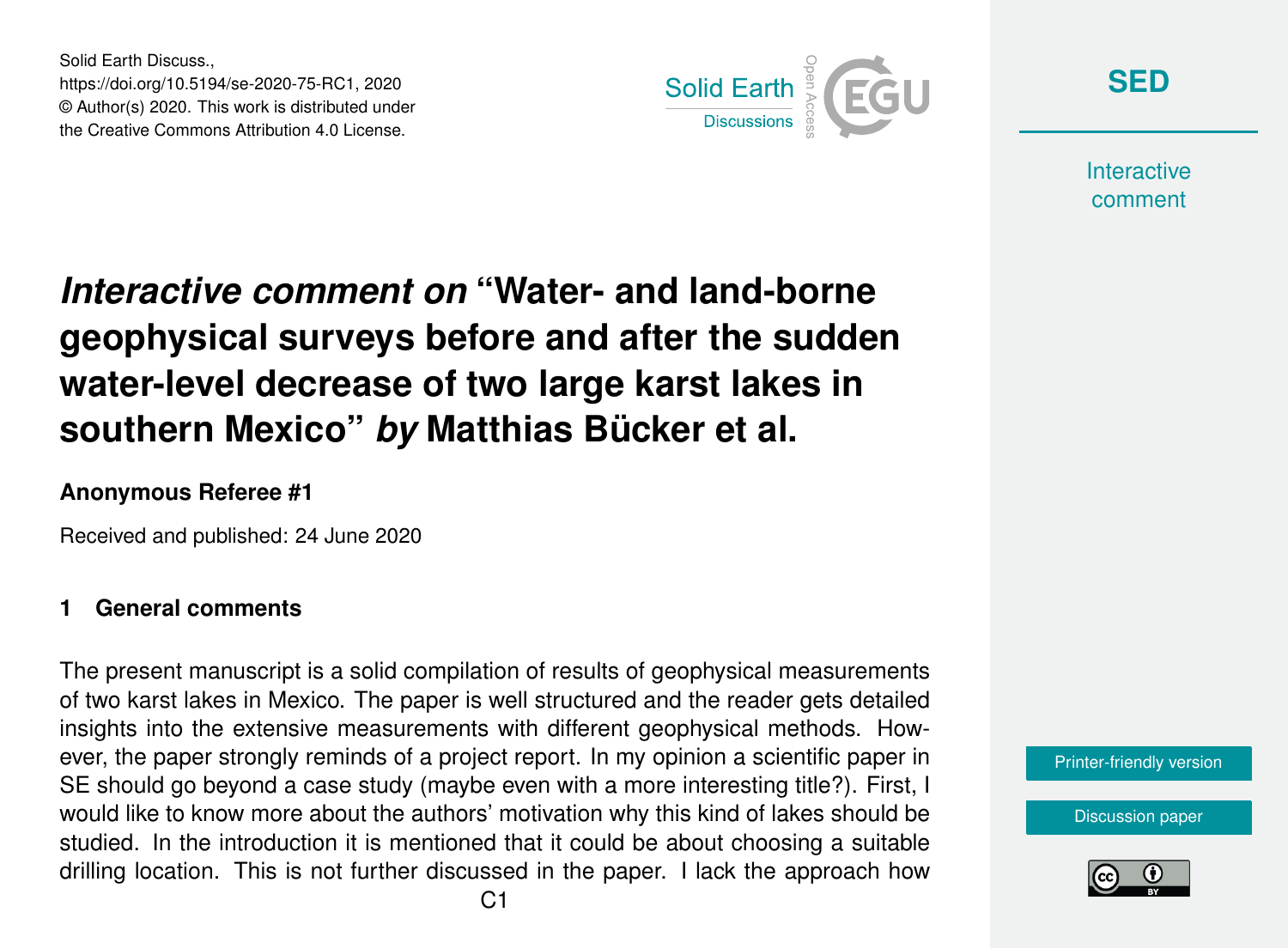these results can be transferred to other locations / problems. On the other hand, the fact that these karst lakes are falling dry is an extremely interesting point. Finally, this offers the geophysicists the possibility to repeat the measurements with a "covered" layer and to verify the results. This could be emphasized much more in the paper. The topic has much more potential to serve not only as a method comparison or case study.

## **2 Specific comments**

- Chapter 3 deals in great detail with data acquisition and processing. All measurements of the applied wave and potential methods are clearly explained. In this as well as in the chapters 4 and 5 the insufficient signal-to-noise ratio is pointed out for some configurations. However, when evaluating the results, the reader is left in the dark when it comes to quantifying the error influences. This is an issue that urgently needs to be addressed - how much data could be included into the inversion process compared to the amount of measured data. How can the errors of the obtained models be estimated? (Example in line 182 - mean picking percents is ...)
- Is it possible that sample TSI19-A is influenced by higher limestone content? This would support the latter interpretation of field measurement results.
- In Line 214 ff. you mentioned underlain collapsed blocks did you see some hints after the lakes are fallen dry?
- Line 229 and Fig. 4f: you do not interpret phase values for depth gt 50 m (due to insufficient data quality, ok - see first comment in list!), but than you should avoid to show this part of inversion model - it is more than the half of the picture!
- I am amazed by the variety of methods and the integrative approach for this survey. Only the complementary methods produce a comprehensive geological

**Interactive** comment

[Printer-friendly version](https://se.copernicus.org/preprints/se-2020-75/se-2020-75-RC1-print.pdf)

[Discussion paper](https://se.copernicus.org/preprints/se-2020-75)